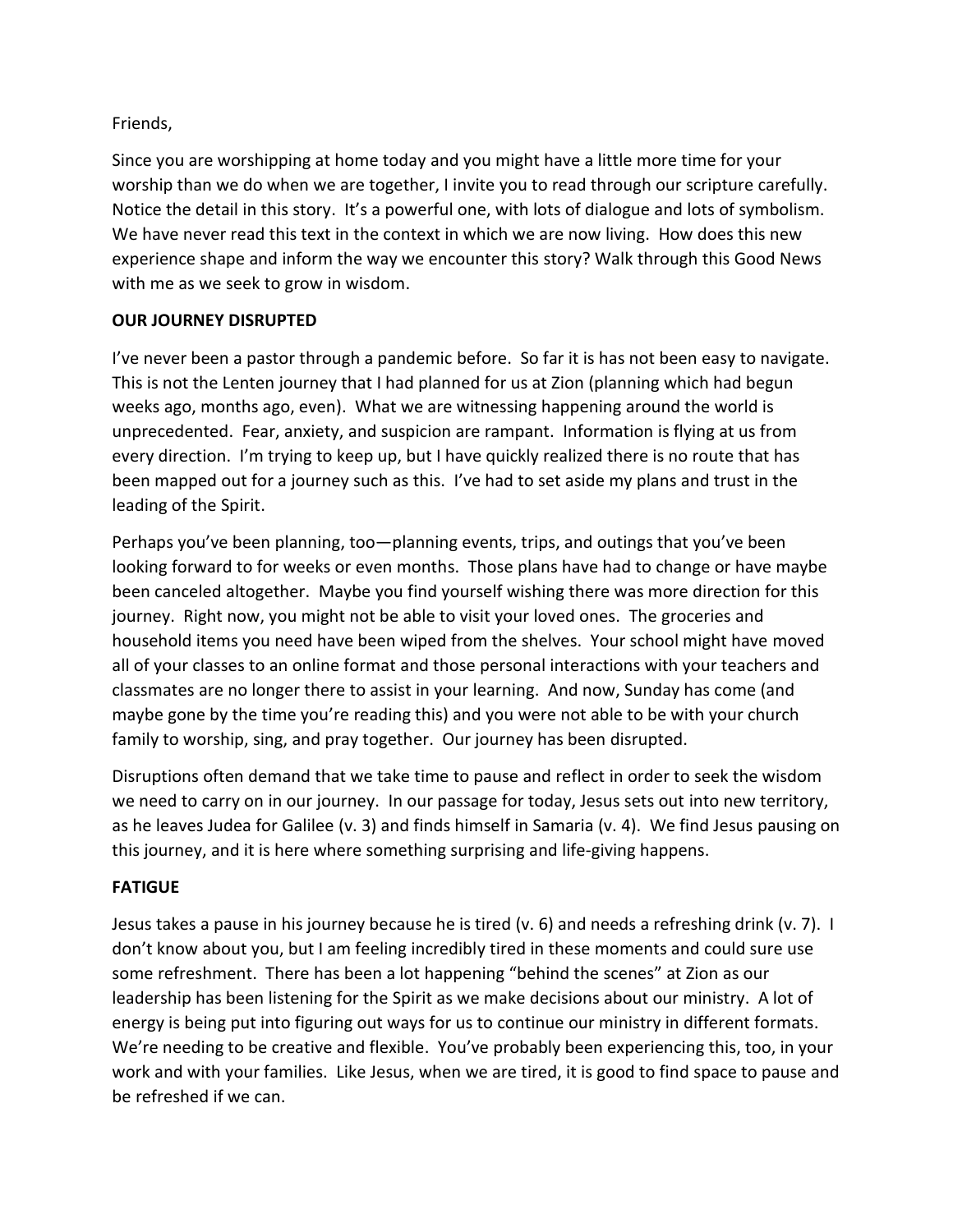I hope that many of us can use this time of disruption to pause and feed our spirits, to continue engaging in our Lenten disciplines of prayer, reading scripture, helping others, reaching out to strangers, and challenging ourselves to grow. If you find yourself at home instead of out and about, perhaps this is time for you to engage in study and prayer. It could be an opportunity to reach out to others through phone calls, texts, cards, and emails.

However, I'm mindful that there are a lot of people who will not have the opportunity to pause when they are tired in the weeks ahead. We have community leaders working around the clock trying to keep people safe and well. We have people in healthcare working tirelessly to bring healing, comfort, and calm to their patients. There are people trying to keep up with the demand at the grocery store. Parents who are trying to figure out how to care for their children since the schools are shut down. Those who are vulnerable in their health and should be selfisolating but can't because if they do, they could lose their jobs. There are those who will soon find themselves unemployed and will be seeking ways to carve out a livelihood. I invite you to pray for all of these and more who are longing for rest on this journey.

### **PLACE**

When Jesus pauses on his journey, he pauses at a particular place—Jacob's well. This was a place that brought people together (see Genesis 24). It was where Jesus' ancestors also found refreshment and renewal. Places are important. They can be sacred, holy ground. They play roles in our journeys that can be powerful. I imagine that for many of you, our sanctuary at Zion is such a place, and it is probably hard that you can't worship with your church family in that place.

Jesus says something interesting about place and our worship. He reminds us that our worship is not bound to any single place (v. 21). We can worship anywhere and everywhere. Right now, we might not be able to gather in that sacred place that we love—our sanctuary at Zion—but that can't stop us from worshiping. I keep reminding people that we have not canceled worship. We are simply worshiping in a different place and in a different format. I'm looking forward to that moment when we can all be together again, but in the meantime our worship will continue in new places.

#### **ISOLATION**

As I read through this text again and again, as our context in this world changes and develops, I find myself focusing in on the isolation that this woman exhibits in this text. She comes to this well alone. There is a lot that we don't know about this woman, though we are often prone to try to fill in the details about her life based on the few things we do know. Perhaps she has been cast out of her community and so ventures out alone in the heat of the noonday to draw water from this well. It seems like there have been many people in her life who are no longer there for whatever reason (the five husbands of her past). She is surprised that this stranger at the well reaches out to her with the request for a drink. She notices immediately the social, religious, and political distance that ought to keep them apart—"How is it that you, a Jew, asks